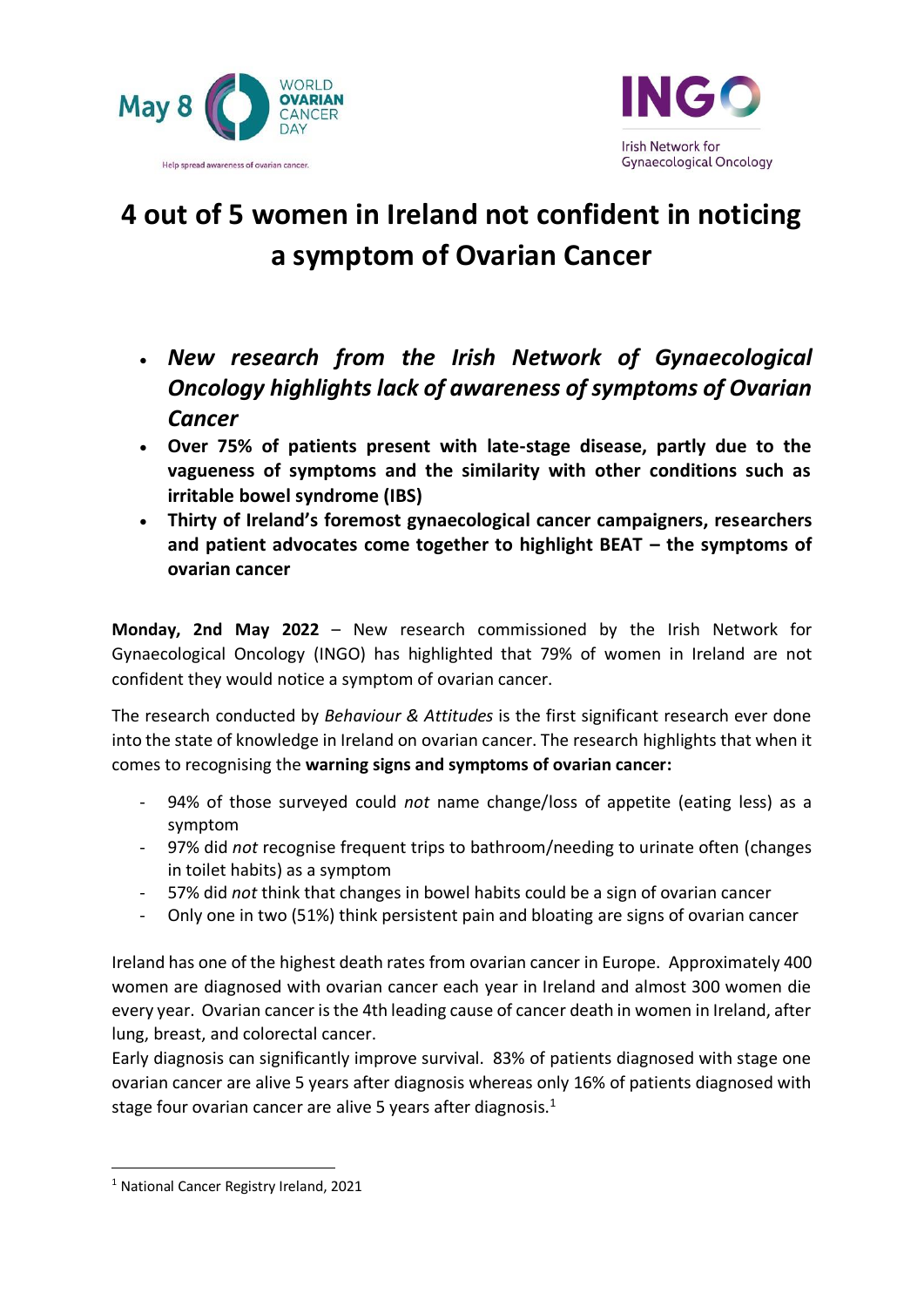



Ahead of World Ovarian Cancer Day on May 8<sup>th</sup> the INGO has launched a campaign to help raise awareness of the symptoms of ovarian cancer and encourage women to contact their GP if they are worried, as early diagnosis saves lives. The campaign centres around **the BEAT symptoms -**

- **B**loating that is persistent and doesn't come and go
- **E**ating less and feeling full more quickly
- **A**bdominal and pelvic pain you feel most days
- **T**oilet changes in urination or bowel habits

The clear message is that if you experience any of these symptoms for three weeks or more, you should contact your GP. The campaign also seeks to dispel the myth that cervical screening detects ovarian cancer.

**Donal Brennan**, **Professor for Gynaecological Oncology at UCD and Academic Lead of the UCD Gynaecological Oncology group, the Mater Misericordiae and St Vincent's University Hospitals,** said, "It is important to develop a shared vocabulary with patients to ensure patients understand the BEAT symptoms and we discuss it using appropriate language. Cervical smears are not used to detect ovarian cancer. There are no accurate tests and that is why we want people to be aware of the BEAT symptoms. If the symptoms persist for three weeks or more you must contact your GP. It is also worth checking out [www.thisisGO.ie](http://www.thisisgo.ie/) as there is lots of information and very helpful resources there."

**Ovarian cancer survivor Melissa Harris**, said, "I have never felt more passionate about anything than the importance of raising awareness of the symptoms of ovarian cancer. I work as a hairdresser and so many of my clients asked was it found when I had a smear. So many women have symptoms, get a smear and are relieved when it's okay and push it to the side – it's scary. And a lot of women think ovarian cancer only affects older women. You need to listen to your body and make sure you're aware of the BEAT symptoms."

**Dr. Sharon O'Toole, Senior Research Fellow in Trinity College Dublin and Coordinator of the World Ovarian Cancer Day campaign at INGO,** said, "Ireland has one of the highest proportions of women diagnosed at an advanced stage (71%), compared with only 13% diagnosed at an early stage. The Irish Network for Gynaecologic Oncology believes in the power of working together to improve women's lives. There is no screening test for ovarian cancer but **we all can be more symptom aware.** The symptoms of ovarian cancer can often be confused with irritable bowel syndrome, and we need to get the **BEAT** message out there so women know that if they experience any of the symptoms for three weeks or more, they should contact their GP."

Two leading Irish artists have also joined the campaign to help spread the word on the signs of ovarian cancer –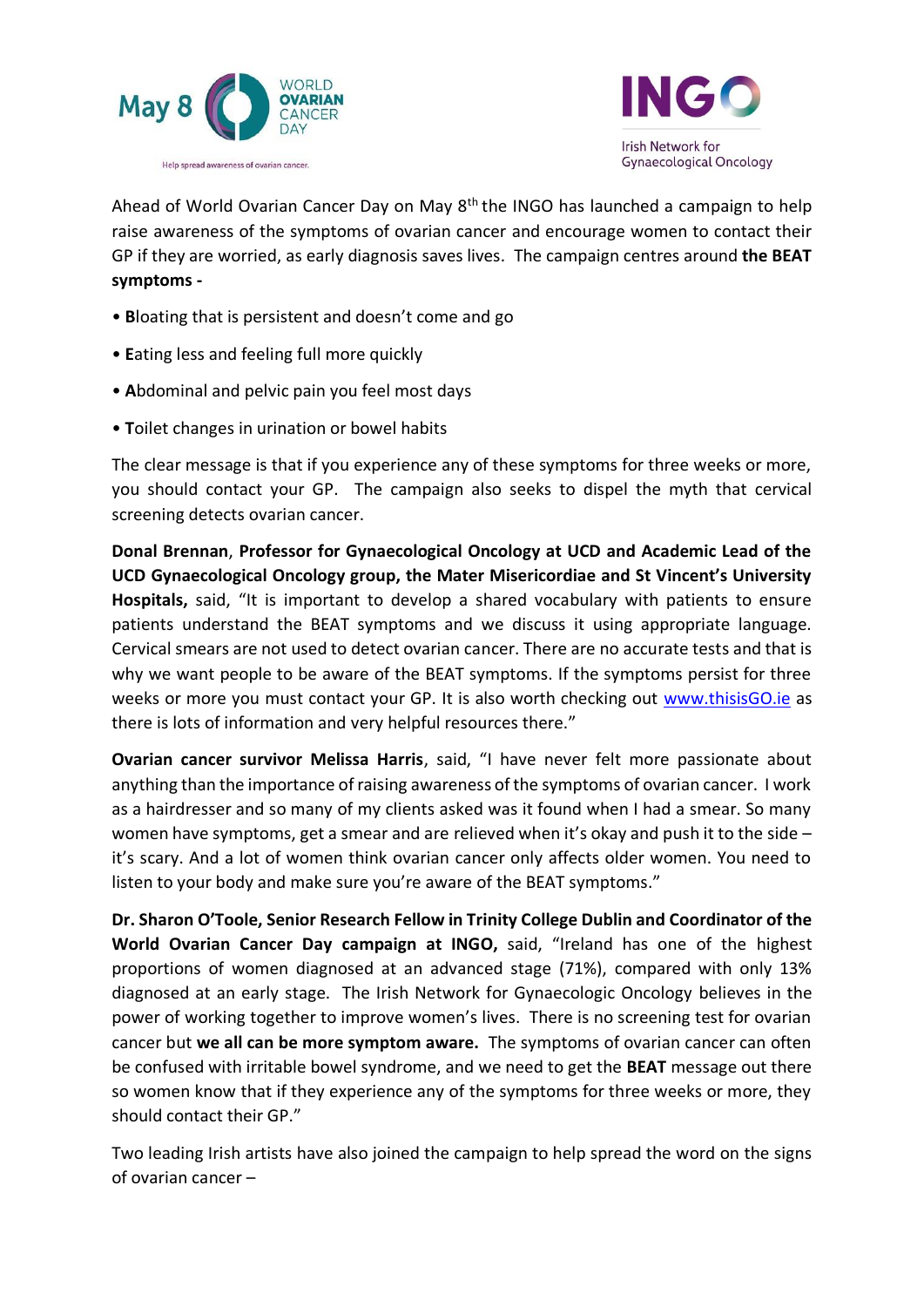



- Artist and fashion designer, **Helen Steele**, has designed an eye-catching tote bag and postcard using effective repetition of the word BEAT – highlighting our need to constantly repeat the symptoms in order to increase awareness and save lives.
- Poet Laurate for Wexford, **Sasha Terfous** has written and performed a powerful spoken word piece, entitled **BEAT**, focussing on the symptoms of ovarian cancer and the experience of a woman's ovarian cancer diagnosis.

The campaign builds up to May 8<sup>th</sup>, World Ovarian Cancer Day, when 20 buildings across Ireland will light up in teal, the international campaign colour.

The Irish Network for Gynaecological Oncology is a voluntary coordination body and consists of thirty of Ireland's foremost gynaecological cancer campaigners, researchers, and patient advocates, listed below. The aim of the group is to raise awareness of gynaecological cancers across the island of Ireland. The group participates in two major international events annually: World Ovarian Cancer Day on May 8<sup>th</sup> and World Gynaecological Cancer Day on September 20th .

OvaCare, East Galway and Midlands Cancer support and the Emer Casey Foundation are grateful for the support received from AstraZeneca, GlaxoSmithKline, Abbott, Roche, and the Irish Cancer Society towards the World Ovarian Cancer Day campaign. The INGO acknowledge the support of Breakthrough Cancer Research who commissioned the research survey for the campaign.

// ENDS

## **Spread the message using the hashtags #WOCD2022 #NOWOMANLEFTBEHIND**

## **The Irish Network for Gynaecological Oncology (INGO) Members**

ARC Cancer Support Centres, Dublin; Answers for Cancer Podcast team; Breakthrough Cancer Research; Cancer Care West; Cancer Trials Ireland; CERVIVA; Circle of Friends Cancer Support Centre; Coombe Women & Infants University Hospital, Dublin; Cork ARC Cancer Support; Cork Cancer Care Centre; East Galway and Midlands Cancer Support Centre; Emer Casey Foundation; Irish Cancer Society; Irish Society of Gynaecological Oncology; Karen Fenton Ovarian Cancer Fund; Lynch Syndrome Ireland; Marie Keating Foundation; Mater Hospital Dublin; National Cancer Control Programme; National Immunisation Office; National Women's Council of Ireland; OvaCare; Pink Ladies Cancer Charity; Purple House Cancer Support; Queens, Belfast; Sláinte an Chláir; Sligo Cancer Support; SOCK; Swell Fermanagh Cancer Survivorship Group; St. James's Hospital Foundation (GynaeCancerCare); Trinity College Dublin; Trinity St. James's Cancer Institute; University College Dublin School of Medicine; and 221+ CervicalCheck Patient Support Group.